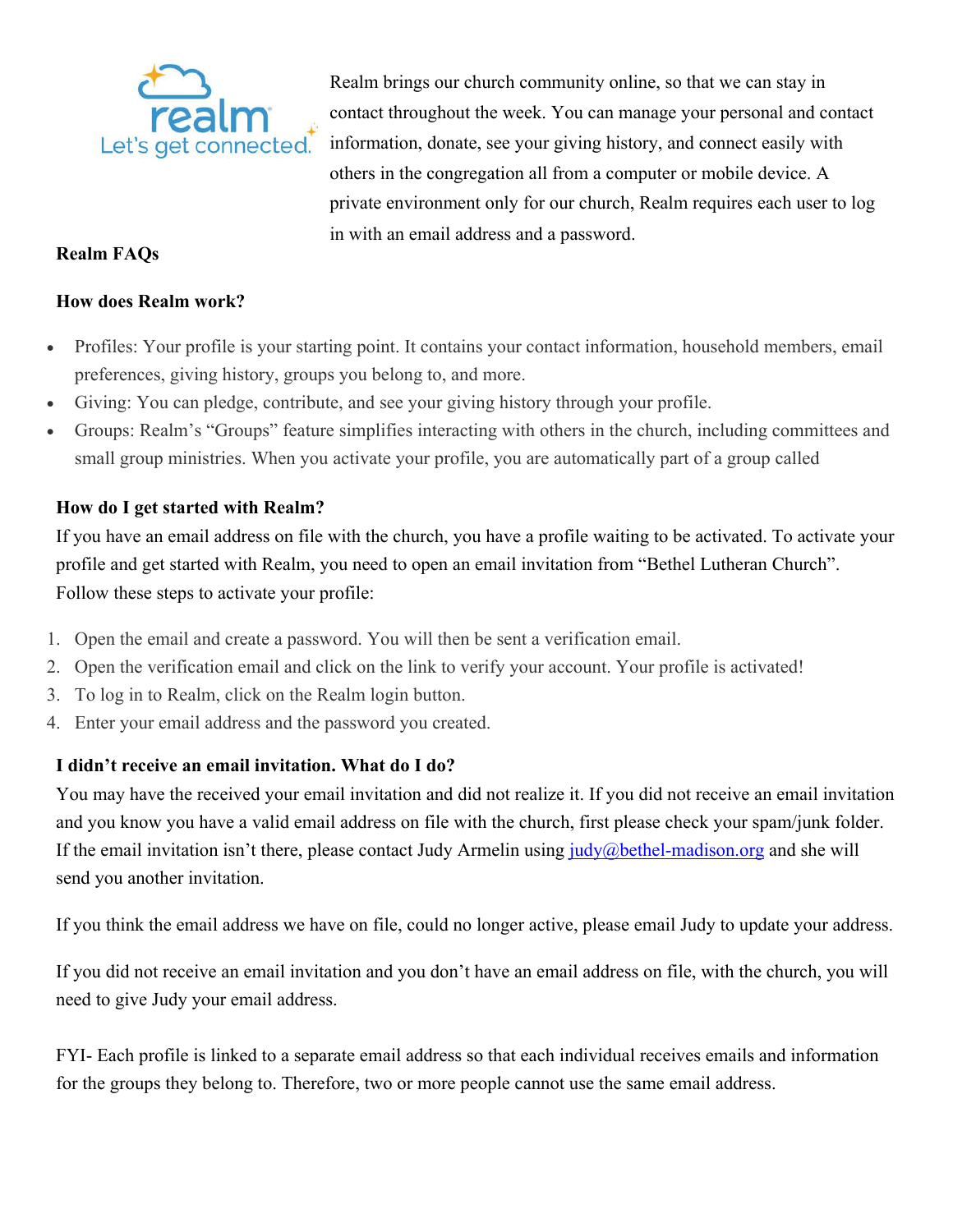## **How do I get to Realm on my computer?**

You must first respond to the invitation email and activate your profile. After you have activated your profile, go to Realm through the church website. Click on Realm Login on the very top of the website page or use this link onrealm.org. Then enter your email address and password.

#### **Is there a mobile app for smartphones and tablets?**

Yes. To use the app, you must first respond to the invitation email and activate your profile. (If you did not receive an email, contact the church office.) To download the iOS or Android app, search for "Realm Connect." This is the logo. (The full name of the app is "Connect–Our Church Community" from ACS technologies.)

### **Help! I'm not getting any email from the church and my groups!**

After you have activated your Realm profile, you need to change your email settings for Realm. Click on the arrow next to your name in the upper right corner of your profile. Select "Notification Settings" or "Email Settings." Select your specific setting for each of your groups "New Content" is the recommendation. In the app, go to "More" and "Settings."

## **What about privacy? Who can see my personal and contact information? Who can see my children's personal information?**

Realm is a private, password-protected system for members of our church community only.

To check your privacy settings, click on the arrow next to your name in the upper right corner of your screen (or "More" in the app). Then click on "Manage Privacy." We urge everyone over 18 to choose "Everyone in our church." Other Realm users in the church will be able to see your email and home address, phone number, birthday (month and day, not year), marital status, and the names of members of your household. If you prefer to keep certain information private, you can choose one of the other options.

To comply with our Safe Church Policy, privacy settings for children and youth under 18 are set to "Only the church staff." Parents, please do not change these settings for your children.

Children are given the parents email address so that emails about children's groups will go to a parent.

#### **Can I make changes to my personal and contact information?**

Yes! We encourage everyone to update their profiles. To see your personal and contact information, click on the arrow next to your name in the upper right corner of your screen (or "More" in the app). Select "My Profile" to check the information about you. Click on "Edit Profile" to change any of this information. Be sure to update your contact information and your personal information.

#### **Should I upload a photo to my profile?**

Yes, please! In a church as large as ours, it's helpful to connect names and faces. Headshots are best! To upload a photo from your computer, click on the circle containing your initials. If you are having trouble, just send a picture to Judy Armelin and she will add it for you.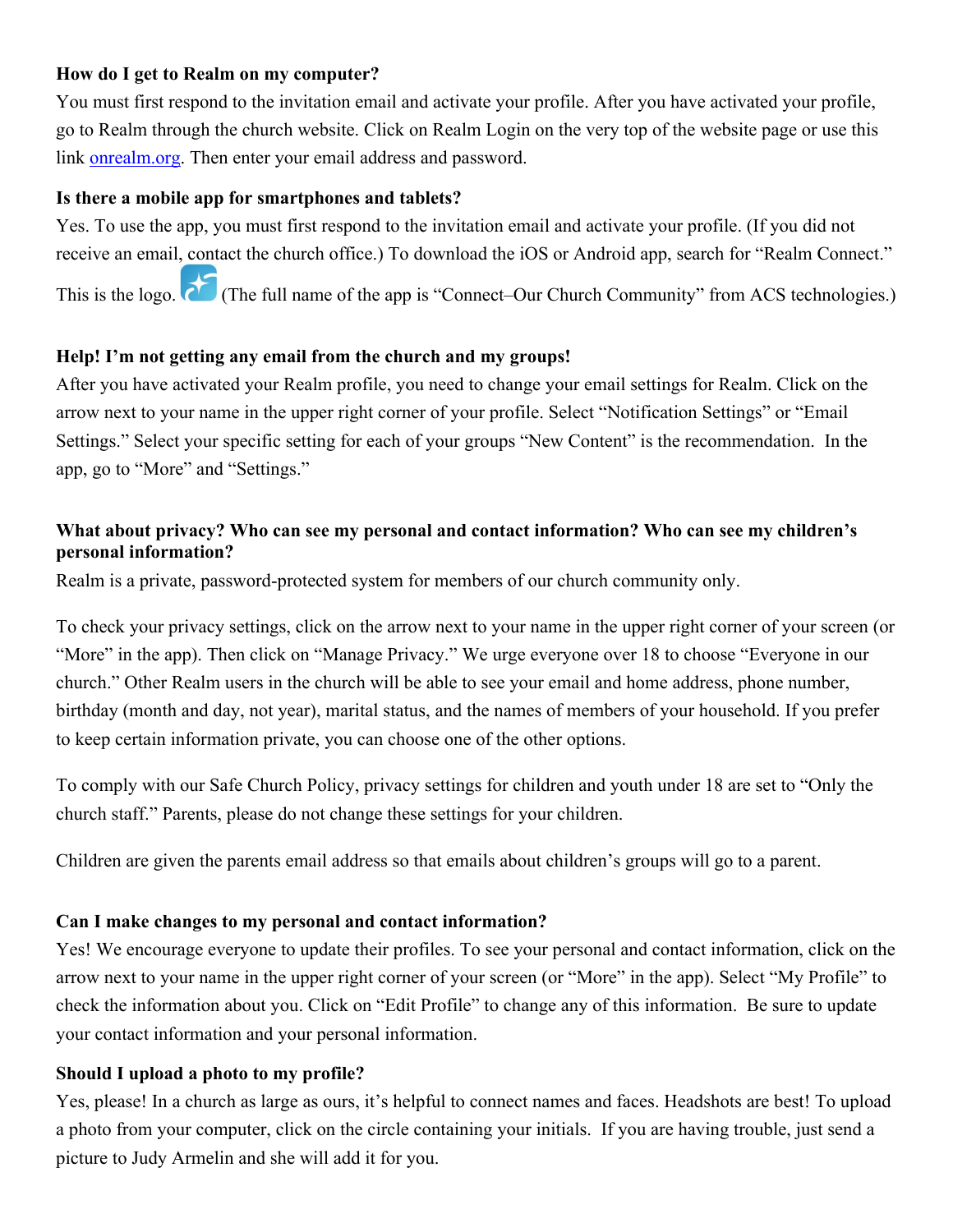**Can I make a pledge or donate to the church online? Can I see what I've given?** Yes. You can donate through the church website, the Realm website, and Realm app. To see your giving history, you must log in to Realm.

Giving in Realm. After logging in look at the left column and click on "Giving", you will see your giving. To add an offering click "+Give", and complete the amount and fund (use the arrow to choose a different fund), choose once or multiple times and the date to schedule the offering. Click continue and add your payment method.

# **How will Ministry Teams and groups use Realm?**

Ministry Teams and groups are encouraged to use Realm for their communication. Leaders and members within the group can post files and photos. Posting is as simple as clicking on the pen icon, writing a message, and clicking "Post." You can also create a photo post by clicking on the camera.

Ministry Team council representatives and facilitators, Circle Leaders as well as other group leaders will be set up as "Group Leaders" in Realm. Group leaders have these additional privileges:

- Creating events: Leaders can create a date-specific meeting, gathering, or event by clicking on the calendar. These are automatically added to the Realm church calendar. (They are not added to the Facility Calendar so you will still need to contact the church to reserve a room or space for your group).
- Adding and removing group members: Leaders keep their group rosters up to date. To add and remove group members, go to "Participants" and "Manage Roster."

## **How will small group ministries use Realm?**

Small groups using email for communication are encouraged to use Realm as their platform for their communication. To have your group set up on Realm, contact Judy Armelin.

# I'm a small group leader, and I communicate with my group via email. Why would I want to use Realm **instead of email?**

Realm offers several advantages for small group leaders:

- Realm has a dedicated space for your group, so all the messages, responses, and uploaded files are stored together. No more searching your email inbox for past communication!
- Your ministry expands: People in the congregation can easily find and join your group.
- Every message and all replies go to everyone in the group. No more out-of-date email mailing lists or "Reply All" requirements.

# **As the leader of a small group, how do I set up my group on Realm?**

Contact Judy Armelin in the church office to have your group set up on Realm. She will designate the leader(s). To add and remove group members, go to "Participants" and "Manage Roster."